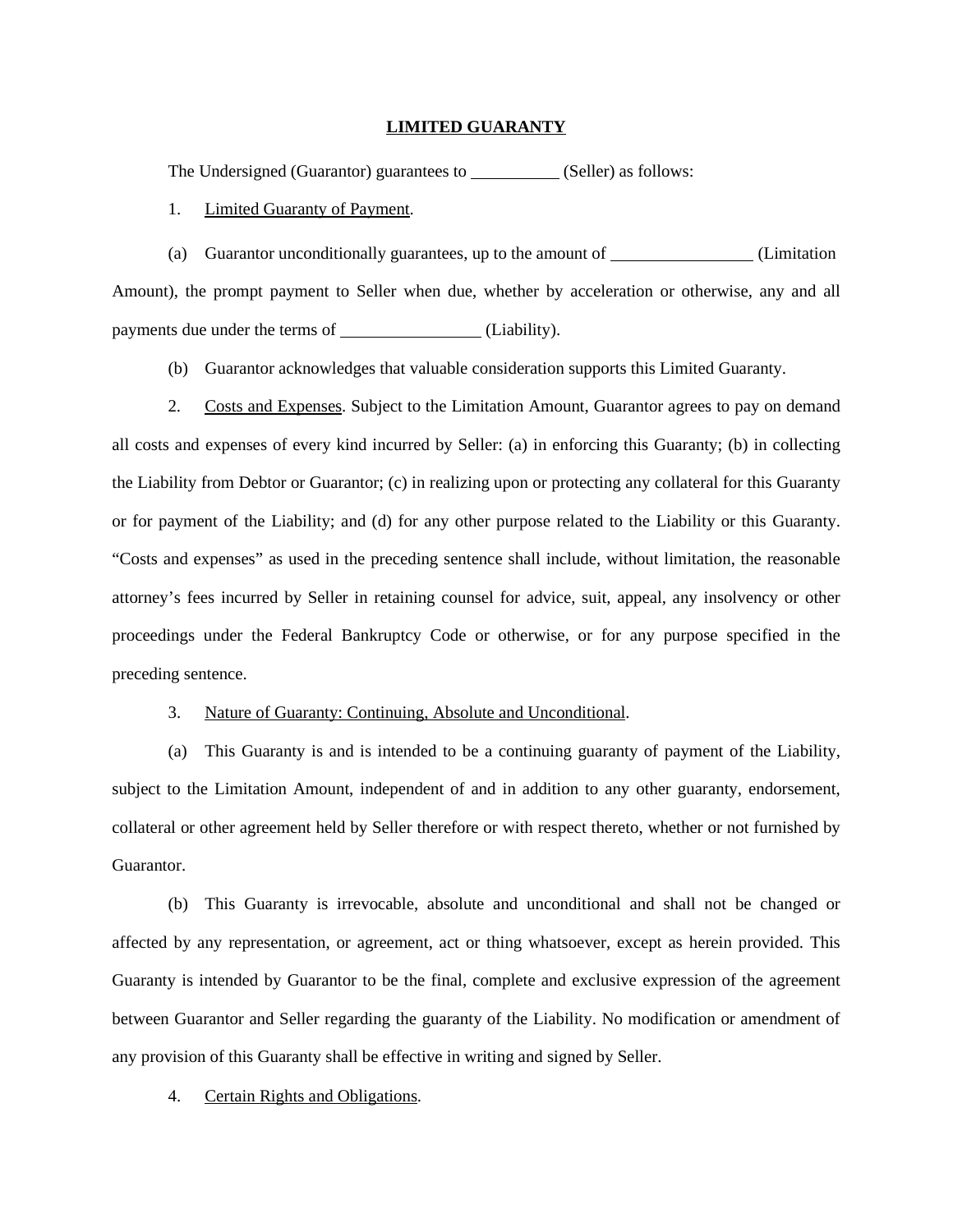(a) Guarantor authorizes Seller, without notice, demand or any reservation of rights against Guarantor and without affective Guarantor's obligations hereunder, from time to time: (i) to renew, extend, increase, accelerate or otherwise change the time for payment of the Liability or any part thereof; (ii) to accept from any person or entity and hold collateral for the payment of the Liability or any part thereof; (iii) to accept and hold any endorsement or guaranty of payment of the liability or any part thereof, and to discharge, release or substitute any such obligation of any such endorser or guarantor, or any person or entity who has given any security interest in any collateral as security for the payment of the Liability or any part thereof, or any other person or entity in any way obligated to pay the liability or any part thereof, and to enforce or refrain from enforcing, or compromise or modify, the terms of any obligation of any such endorser, guarantor, person or entity; and (iv) to dispose of any and all collateral securing the Liability in any manner as Seller, in Seller's sole discretion may deem appropriate and to direct the order or manner of such disposition and the enforcement of any and all endorsements and guaranties relating to the Liability of any party thereof as Seller, in Seller's sole discretion, may determine.

(b) If any default shall be made in the payment of the Liability, Guarantor agrees to pay the same, subject to the Limitation Amount: (i) without requiring Seller to resort first to Debtor (this being a guaranty of payment and not of collection) or to any other guaranty or any collateral which Seller may hold; (ii) without requiring notice of acceptance hereof or assent hereto by Seller; and (iii) without requiring notice that any indebtedness has been incurred or of the reliance by Seller upon this Guaranty; all of which Guarantor hereby waives.

(c) Guarantor's obligation shall not be affected by any of the following all of which Guarantor waives: (i) any failure to perfect or continue the perfection of any security interest in or other lien on any collateral securing payment of the Liability or Guarantor's obligation; (ii) the invalidity, unenforceability, propriety of manner of enforcement of, or loss or change in priority of any such security interest or other lien; (iii) any failure to protect, preserve or insure any such collateral; (iv) failure of Guarantor to receive notice of any intended disposition of such collateral; (v) any defense arising by reason of the cessation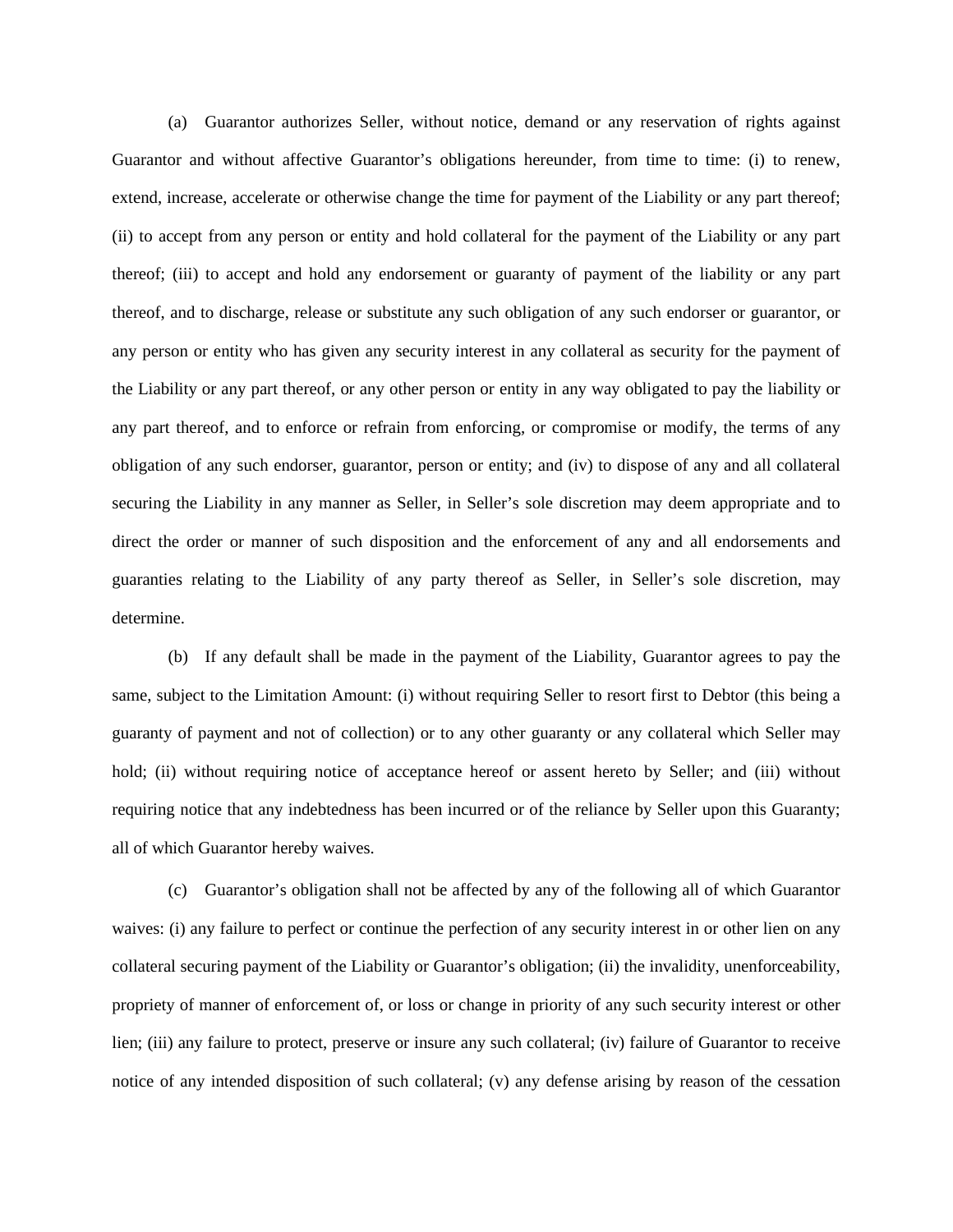from any cause whatsoever of liability of the Debtor including, without limitation, any failure, negligence or omission by Seller in enforcing Seller's claims against the Debtor; or (vi) the invalidity or unenforceability of the Liability.

5. Termination. Subject to the Limitation Amount, this Guaranty shall remain in full force and effect until the Liability shall be finally and irrevocably paid in full. If, after receipt of any payment of all or any part of the Liability, Seller is for any reason compelled to surrender such payment to any person or entity because such payment is determined to be void or voidable as a preference, impermissible setoff, or a diversion of trust funds, or for any reason, this Guaranty shall continue in full force notwithstanding any contrary action which may have been taken by Seller in reliance upon such payment, and any such contrary action so taken shall be without prejudice to Seller's rights under this Guaranty and shall be deemed to have been conditioned upon such payment having become final and irrevocable.

6. Miscellaneous.

(a) "Debtor" and "Guarantor" as used in this Guaranty shall include any successor individual or individuals, association, partnership or corporation to which all or a substantial part of the business or assets of Debtor or Guarantor shall have been transferred and any other entity into or with which Debtor shall have been merged, consolidated, reorganized or absorbed.

(b) Guarantor's obligation hereunder is to pay the Liability, subject to the Limitation Amount, when due according to its terms, and shall not be affected by any extension of time for payment by the Debtor resulting from any proceeding under the Federal Bankruptcy Code or any similar law.

(c) No course of dealing between Debtor or Guarantor and Seller and no act, delay or omission by Seller in exercising any right or remedy hereunder or with respect to any promissory note shall operate as a waiver thereof or of any other right or remedy, and no single or partial exercise thereof shall preclude any other or further exercise of any other right or remedy. Seller may remedy any default by Debtor under any agreement with Debtor or with respect to any liability in any reasonable manner without waiving the default remedied and without waiving any other prior or subsequent default by Debtor. All rights and remedies of Seller hereunder are cumulative.